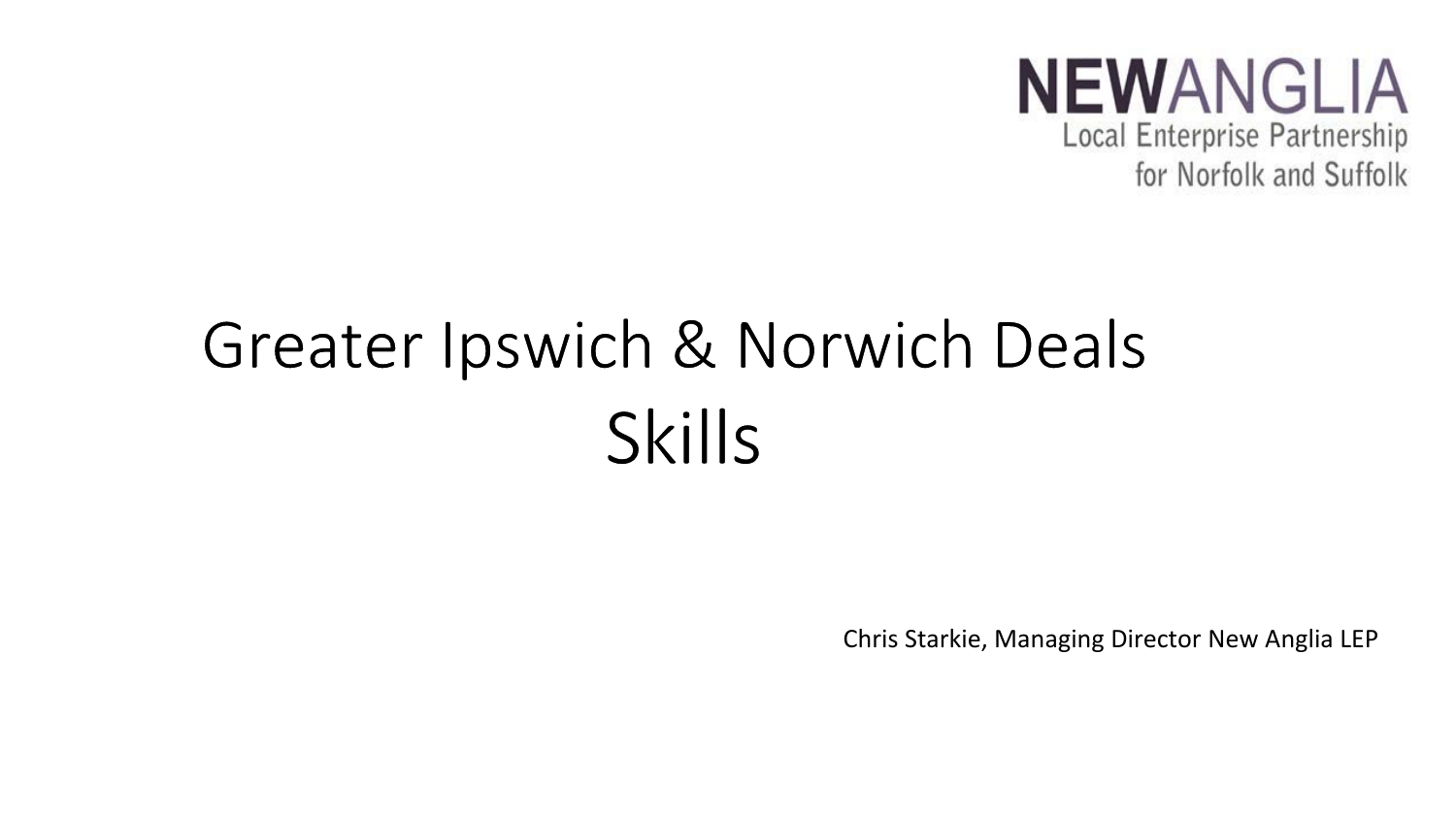### Locally Responsive Skills System

LEP Wide Activity Committed to in the City Deal

- $\checkmark$  New Anglia Skills Board
- $\sqrt{\phantom{a}}$  Data and Intelligence
- Work Inspiration
- $\checkmark$  Employer Investment Initiatives
- $\sqrt{\phantom{a}}$  An employer marque
- $\checkmark$  Apprenticeship Activity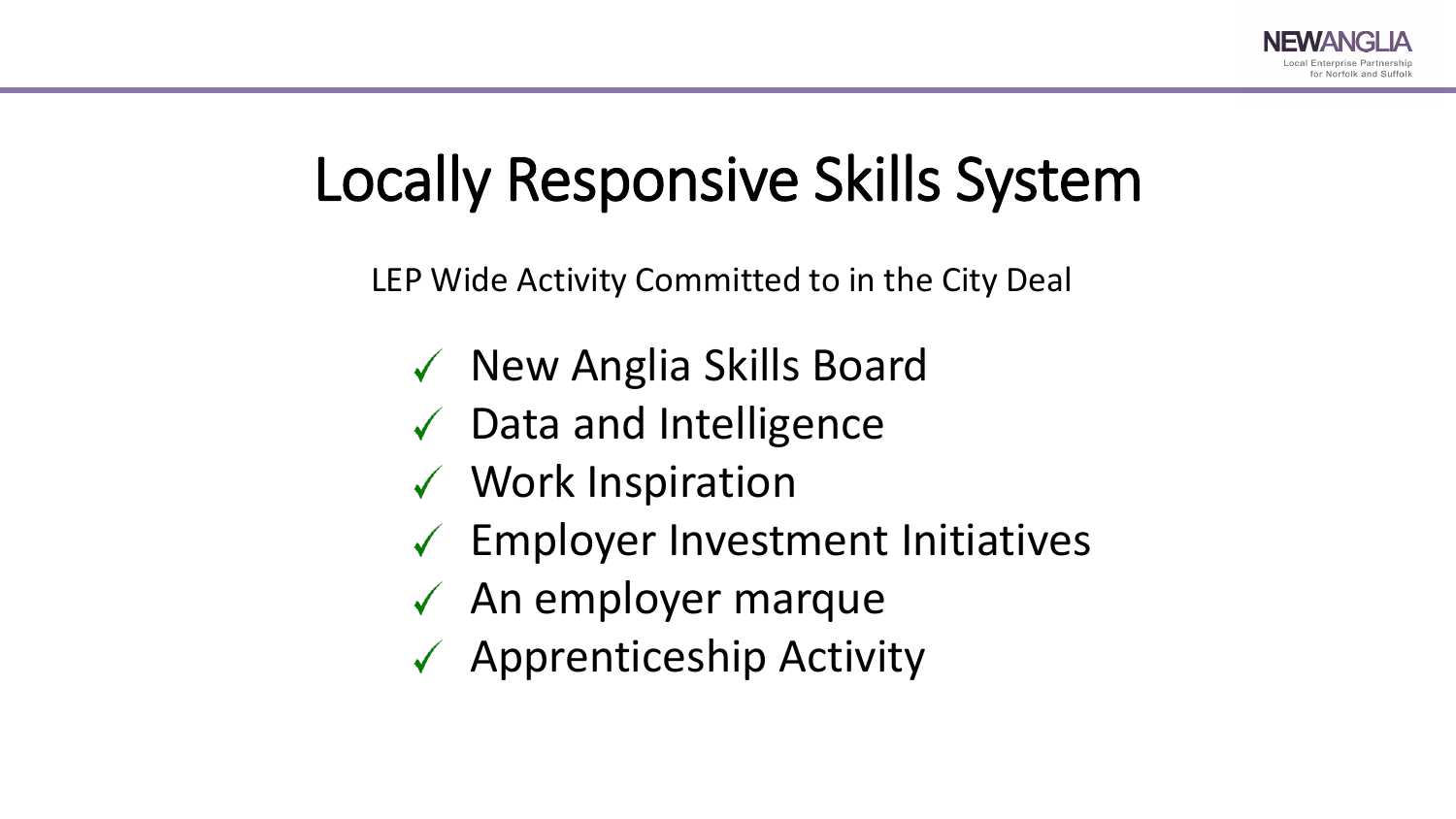

## Work Inspiration

- Work Inspiration Pilot Schemes completed in 2015 – brokerage service between employers and schools = over 40 schools in Great Yarmouth and Lowestoft and over 90 businesses engaged.
- Led onto creation of 'New Anglia Enterprise Advisor Network'. One of the top performing networks – currently…

# The New Anglia Enterprise<br>Adviser Network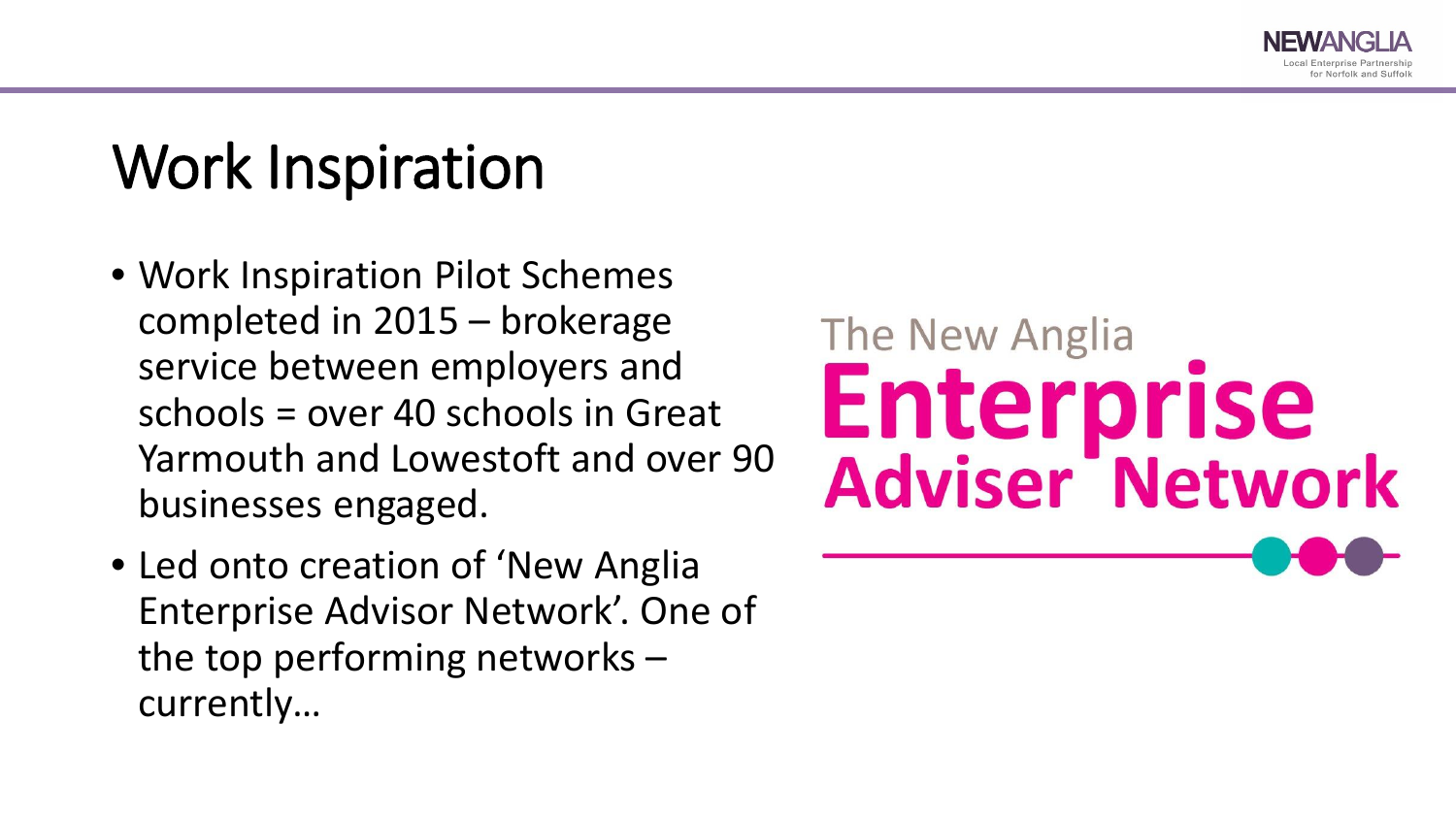### Employer Investment Initiatives

|                                             | Original Target - $£10m$   $£2.09m$ (ETIP + Skills Deals + | Funding from Govt. was reduced as a result of the  |
|---------------------------------------------|------------------------------------------------------------|----------------------------------------------------|
| Expected Target - $f4m$   STEM Accelerator) |                                                            | closure of the national EOP Programme - this means |
|                                             |                                                            | that original target of £10m will not be achieved. |
|                                             |                                                            | STEM Accelerator is a Suffolk only initiative but  |
|                                             |                                                            | contributes to this total.                         |



New Anglia Skills Deals Programme

- Completed in February 2017
- 3000 grants
- Over 2500 employees
- 800 employers
- £1.5m investment from employers
- £2m total additional investment in training
- Full evaluation of impact and lessons learned due in April 2017.
- Funding to be allocated up to September 2017
- 3 projects allocated funding to date
- £1.6m of £2m pot still to be allocated
- £400k investment committed to date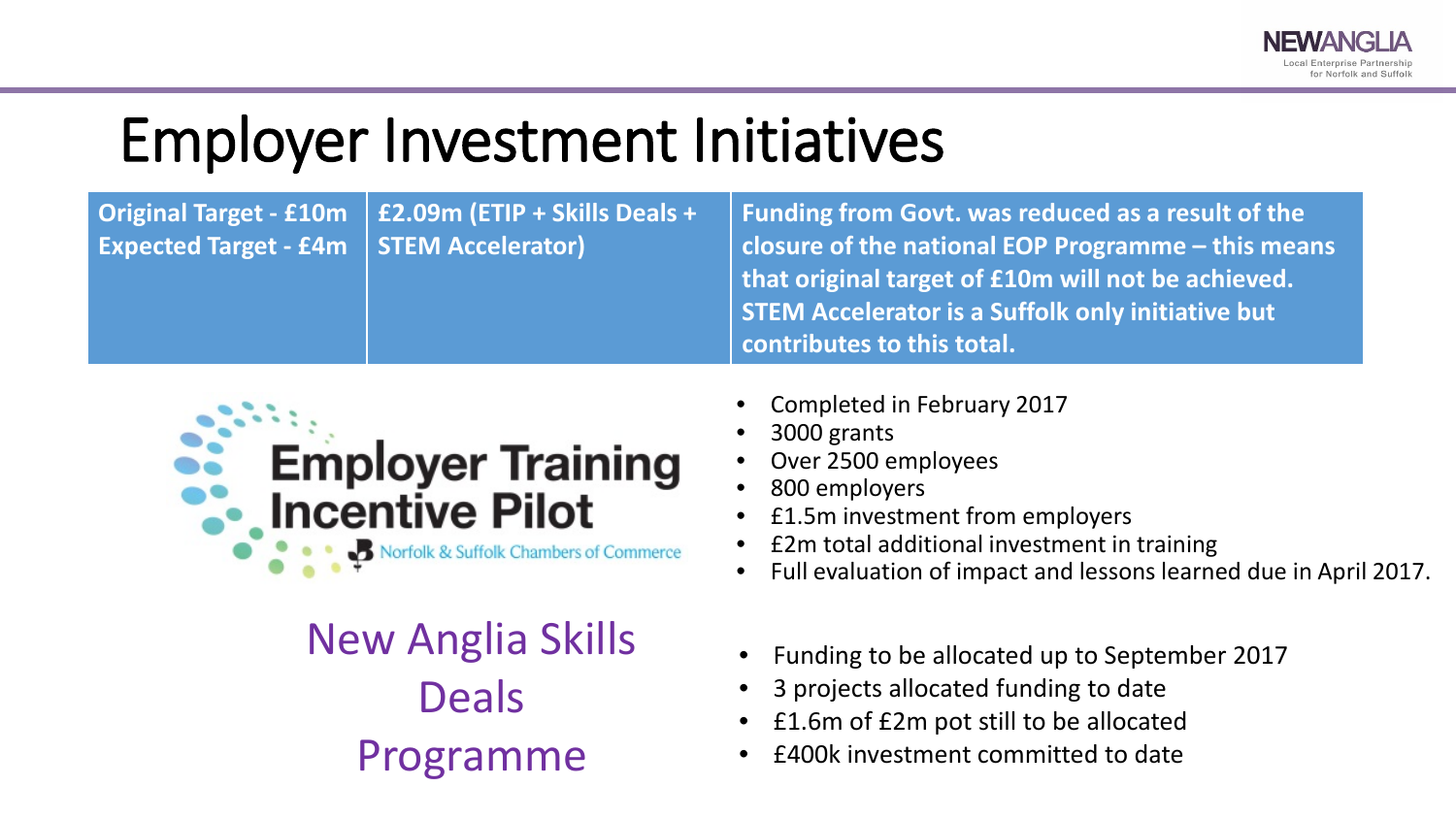## Skills Deal Example

### THE FABRIC FIRST INSTITUTE

#### TO UPSKILL TRADES FOR PASSIVHAUS

#### **PROJECT**

Fabric First, the first project to be granted funding through the Skills Deals Programme, aims to act as a catalyst for a step-change in construction practices both regionally and throughout the UK. Working collaboratively with regional partners from the construction, manufacturing and low energy sectors, educational establishments and local authorities.

#### **WHAT IS PASSIVHAUS?**

It's an energy standard that simply reflects a sensible way to build. It uses best practice to deliver in-use energy savings through reduction of space heating requirement of between 70-90% for new and renovated buildings of all sizes.

#### **KEY OUTCOMES**

A life sized, purpose fitted demonstration unit will be developed in collaboration with suppliers and manufacturers where all specialist training will be delivered.

30 learners on a newly developed course that will become accredited as a result of this project, module of which will be focused on Fabric First building methodology.

180 people who would not otherwise have access to such a course, will have access to core sustainability skills and practices needed by trades and contractors to deliver a more sustainable and economically competitive construction industry.



150 student ambassadors matched with seminar delegates through networking, mentoring, apprenticeship and work experience opportunities. Enabling the sector to take greater responsibility for improving standards through collaboration and by mentoring the next generation.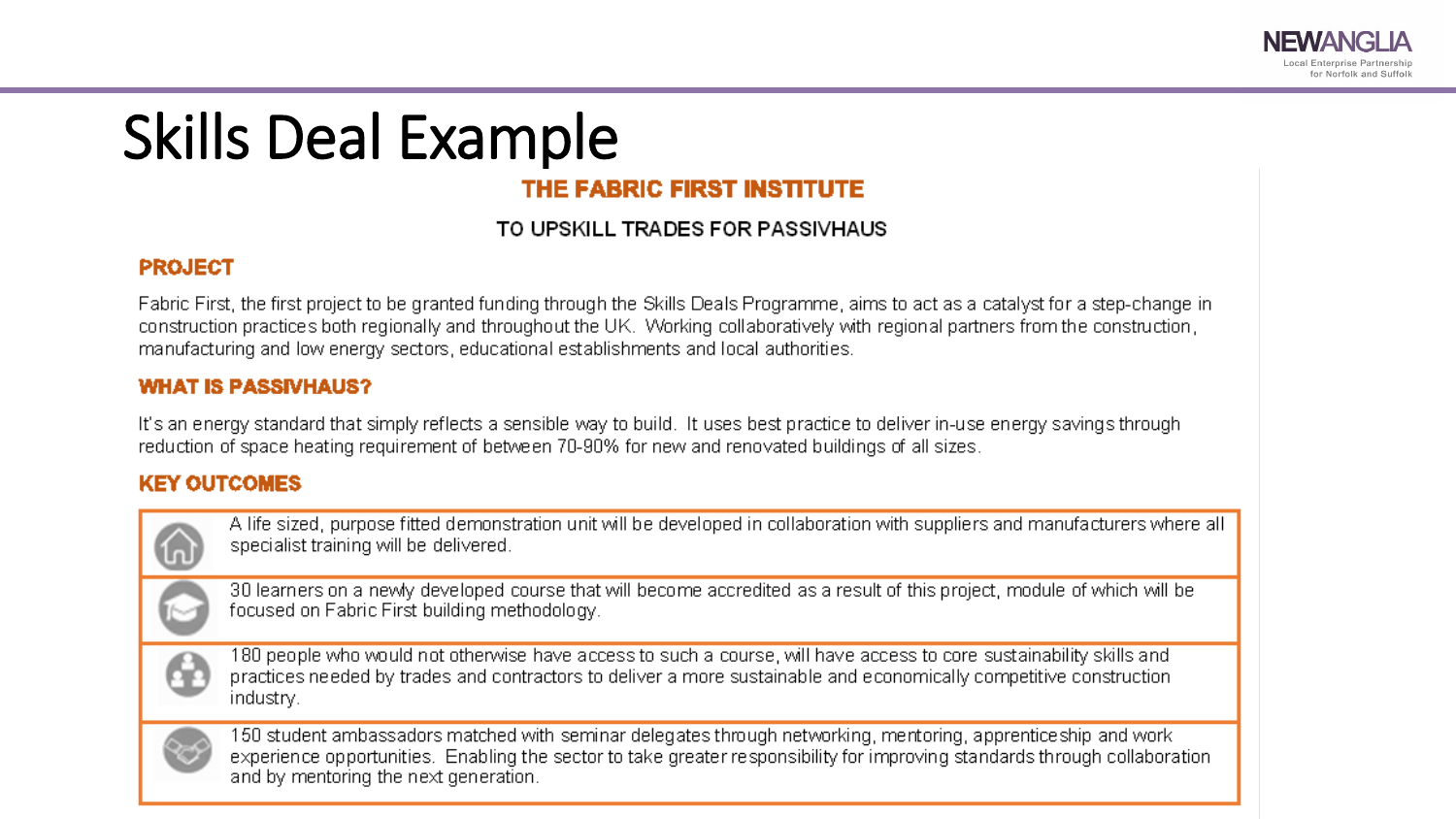### Employer Marque



**New Anglia Target**:

**5000**

**Additional Apprenticeship Starts by 2020**

Recognise those employers increasing the number of apprentices in their organisation on a yearly basis or employing at least 2% of their workforce as apprentices.



**New Anglia Ambition to create:**

### **2000**

**additional Work Experience Placements by 2017**

### **Youth Pledge will**: **Youth Pledge will**: **Youth Pledge will**:

Recognise those employers increasing the amount of work placements offered on a yearly basis or at least 1 work placement per 25 employees.

The New Anglia **Enterprise**<br>Adviser Network

**New Anglia Target to recruit and train**

**150**

**Enterprise Advisers to work schools and colleges by 2018**

Recognise those employers working with schools and colleges through the Enterprise Adviser Network



Special cases considered by Skills Board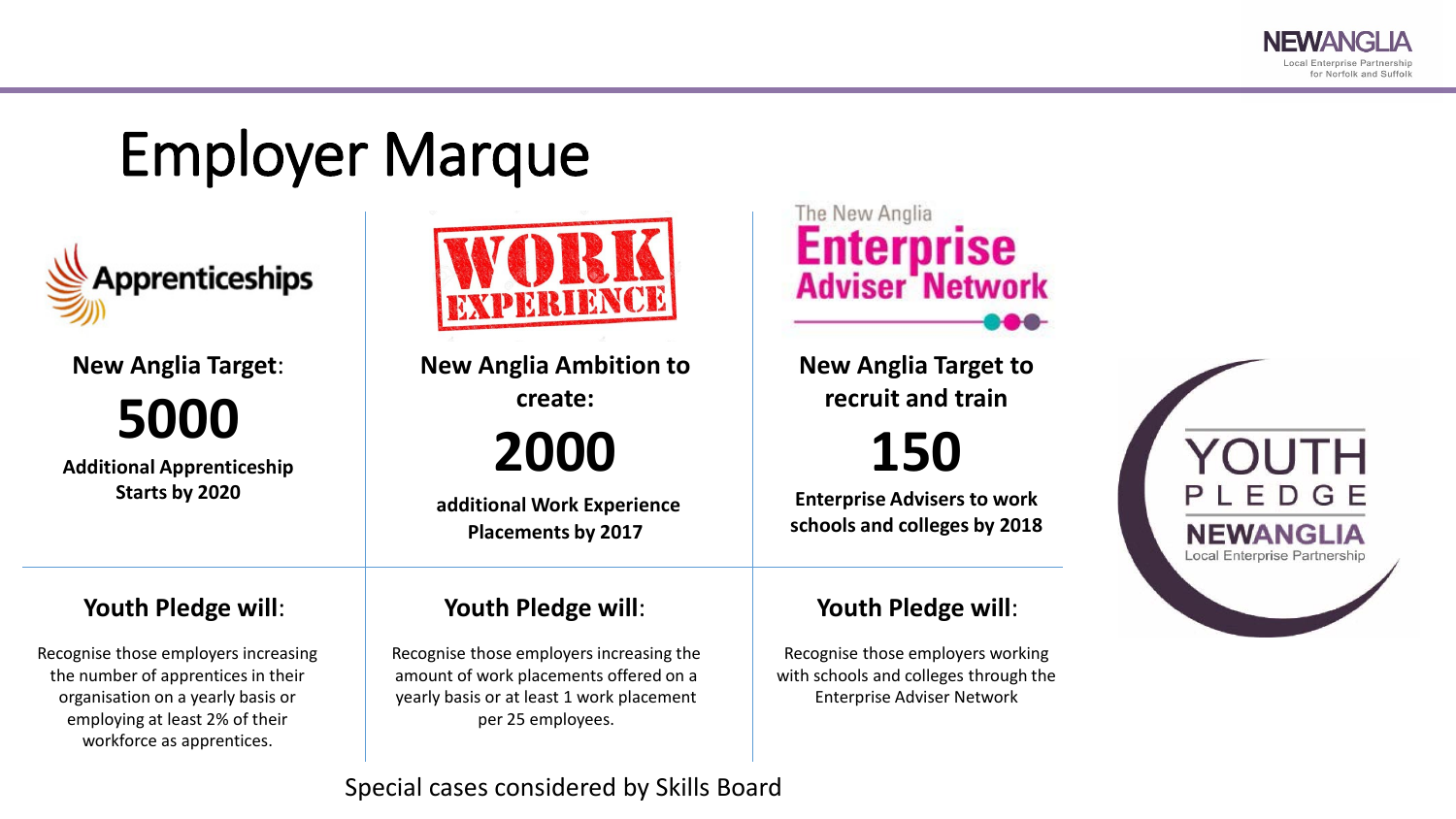

### Apprenticeship Activity





Already over **75%** of the way to this target

(3830 additional starts above 2013/14 baseline)